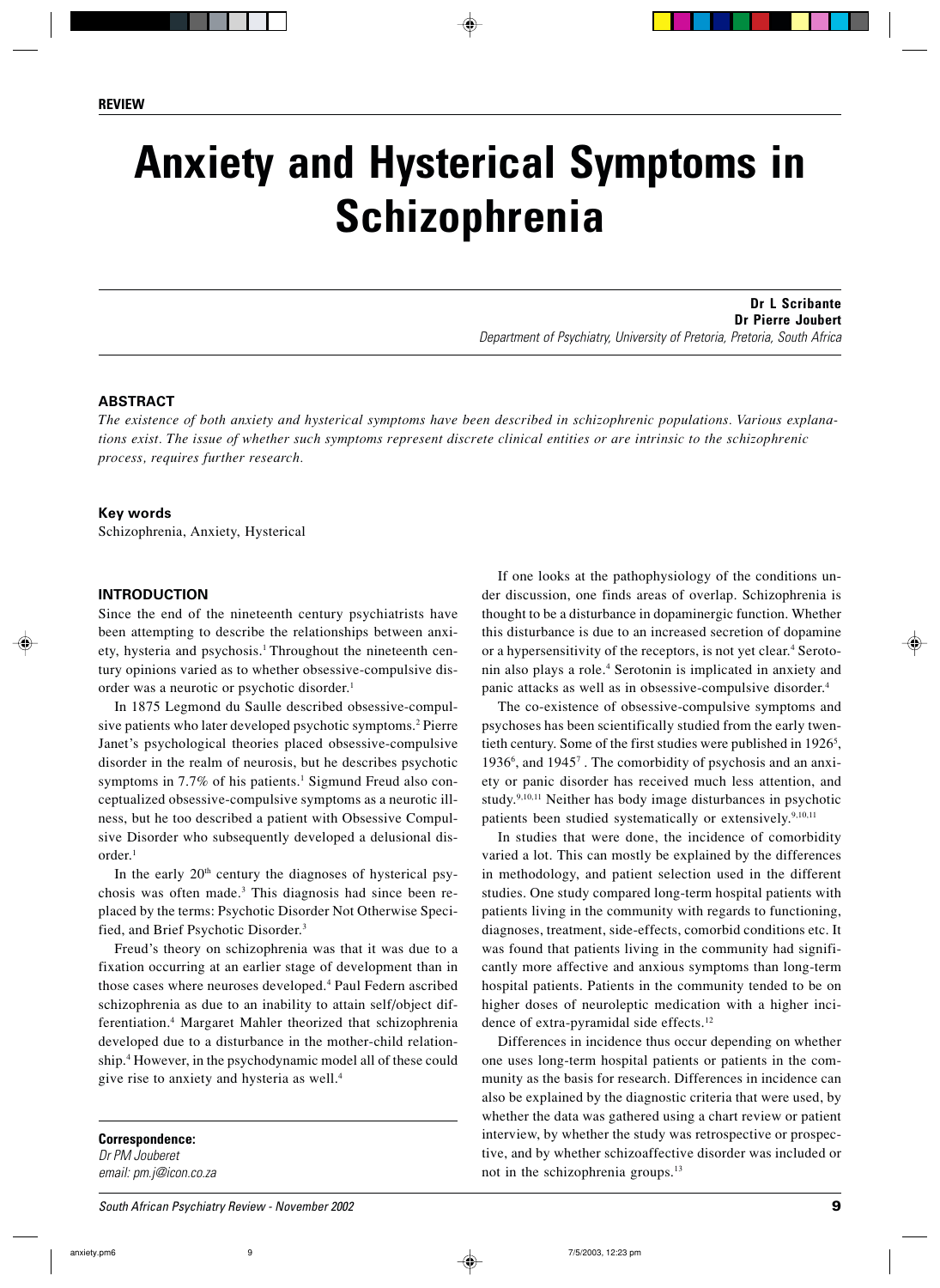## **ANXIETY SYMPTOMS IN SCHIZOPHRENIA**

#### **Obsessive-compulsive symptoms**

It is can be difficult to distinguish obsessions and compulsions from delusions.<sup>1,13,14</sup> According to the DSM IV definition of obsessions, the patient must recognise that the thoughts, impulses or images are a product of his or her own mind.4 Some researchers consider obsessions, overvalued ideas and delusions as lying on a continuum, and not as separate entities.<sup>1</sup>

The incidence of obsessive-compulsive disorder in patients with schizophrenia ranges from 3.2% to 46%. Studies using retrospective chart reviews produced the lowest incidence rates.13,14,15,16 Studies that were designed around patient or caregiver interviews produced the highest occurrences of comorbid obsessive-compulsive disorder in schizophrenia, with rates of 20% or more.<sup>13,14,15,16</sup>

All the studies reported that patients with a comorbid diagnosis of obsessive-compulsive disorder worsened the prognosis and course for schizophrenia.<sup>1,12,13,14,15,16,17</sup> They had an earlier onset of disease, spent more time being hospitalised, were socially more isolated, had a worse work history, were less able to live alone, and had more negative symptoms.<sup>1,8,13,15</sup> The study by Tibbo et al however, reported a lower incidence of negative symptoms.14 It is not clear why this should be so, but it is most likely due to a recruitment bias.

A review of case records showed a predominance of the following categories of symptoms:<sup>8</sup>

- Repeated behaviour that interferes with daily living.
- · Indecision/stuckness.
- Repeated behaviour before some goal orientated activity.
- Repetitive behaviour aimed at magically avoiding harm.
- · Obsessive and pedantic speech.
- · Verbal rituals.
- Repetition of acts that the patient finds repulsive.
- · Complaints of recurrent, persistent ideas.

There are good indications that obsessive-compulsive disorder is linked to pathology in the basal ganglia.<sup>4</sup> Neuroleptic induced movement disorders are also related to basal ganglia dysfunction.4 It is therefore possible that patients suffering from both schizophrenia and obsessive-compulsive disorder may have a bigger potential for basal ganglia dysfunction.4 Tibbo et al<sup>14</sup> found that patients with both diagnoses did indeed score higher on extra-pyramidal side-effect scores.

There had been reports of obsessive or compulsive behaviour that have emerged after treatment with antipsychotic medication.14,17,18 There had been anecdotal evidence that fluoxetine is effective for these cases.<sup>14</sup> A pilot doubleblind crossover study done by Berman et al. showed that clomipramine is efficacious for psychotic patients with obsessive-compulsive symptoms.<sup>16</sup>

#### **Anxiety symptoms**

Symptoms of anxiety and depression can develop at any time during the course of schizophrenia.10 Anxious symptoms might easily be confused with akathisia. Anxiety and depressive symptoms often occur together.<sup>10</sup>

Anxiety in schizophrenia has not been well researched.<sup>9,10</sup> It seems to be more prominent in women, to be associated predominantly with positive symptoms, and to occur during a first episode.<sup>9,10</sup> It is generally present in a moderate degree.<sup>9,10</sup>

In a study done by Cosoff and Hofner the overall incidence of anxiety symptoms were  $43\% - 45\%$ .<sup>9</sup> Patients who had anxiety symptoms were more often hospitalised, subjectively scored their disease as worse than other patients, and were more likely to live alone.<sup>9</sup> In 50% of these patients the anxiety preceded the diagnosis of schizophrenia.9

The following categories of anxiety were identified:<sup>9</sup>

- · Social phobia (17%)
- General anxiety disorder  $(12\%)$

Seen in light of the fact that anxiety disorders appear to be fairly common in patients with schizophrenia, it might be worth considering the addition of an appropriate antidepressant drugs to the treatment regimen of patients who are not responding to neuroleptic treatment alone.<sup>9</sup> Alprazolam and cognitive behaviour therapy were described as useful treatment modalities for schizophrenic patients who comorbidly suffer from panic and anxiety.<sup>10</sup>

#### **Panic symptoms**

Panic disorder is an often unrecognized, but common comorbid illness in schizophrenia.19 Arieti attributed the etiology of schizophrenia to "…an abnormal way of dealing with an extreme anxiety.20 " Waelder describes schizophrenia as a "megaanxiety".21

A study by Argyle in 1990 reported the incidence of panic disorder in schizophrenic patients to be  $35\%$ .<sup>22</sup> A study by Cutler and Siris in 1991 on patients with schizophrenia or schizoaffective disorder reported an incidence of 24%.19 The overall morbidity was not significantly increased in patients with comorbid anxiety.<sup>24</sup> The National Comorbidity Survey done in New York showed that patients with non-affective psychosis were 7 times more likely than the general population to have a panic disorder.<sup>23</sup> This gives an inferred incidence of 25,2% for panic disorder in schizophrenic patients. (The general population has a  $3.6\%$  incidence.) <sup>19</sup> A study by Labette et al on patients with schizophrenia found the incidence of panic disorder to be 43%, and that of panic attacks to be 57%.19 Cosoff and Hofner found a much lower incidence of panic disorder in their study, namely 5%.8 No explanation could be found for this disparity.9

Cutler and Siris described the most symptoms in their study as:  $19$ 

- Sweating.
- · Trembling.
- Palpitations.
- Dizziness.
- Shortness of breath.
- Fear of dving.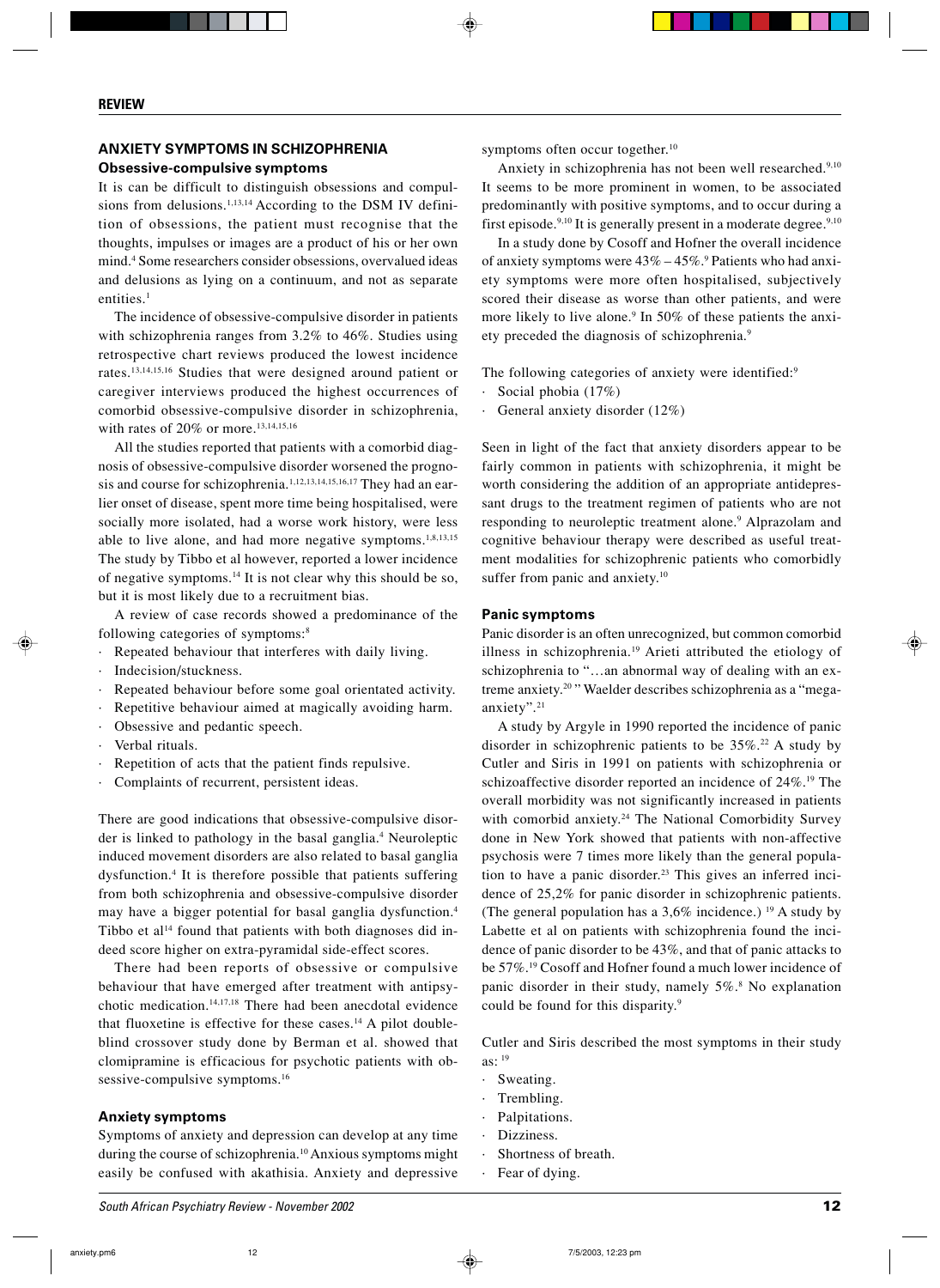They found a significantly higher incidence of depression, negative symptoms, and alcohol and/or drug abuse in patients with comorbid panic disorder.

Further studies are needed, especially with regards to the treatment of patients with both schizophrenia and panic disorder.24

## **HYSTERICAL SYMPTOMS IN SCHIZOPHRENIA Hysterical symptoms**

The diagnosis of hysterical psychosis was described in 1964 by Hollander and Hirsch.<sup>25</sup> They described it as follows:

- · It has a sudden and dramatic onset.
- · It is related to a profoundly upsetting event or circumstance.
- It seldom lasts longer than 3 weeks.
- It is most common in women with hysterical personality traits.
- · It manifests with delusions, hallucinations, depersonalization, grossly unusual behaviour, volatile affect, and transient, circumscribed thought disorder.
- · It recedes quickly with no residual symptoms.

Other researchers also studied this phenomenon, but not much was added to the description given by Hollander and Hirsch.<sup>3</sup>

There are parallel, overlapping descriptions between hysterical and schizophrenic symptoms. Most notable are emotional detachment, social inappropriateness, dissociative states and self-mutilation.26

Cernovsky and Landmark studied the incidence of hysterical symptoms in schizophrenia<sup>26</sup>. A symptom was only noted as present or absent. They found an overall incidence of 37,5% for hysterical symptoms, with 45.7% of female and 23.8% of male patients having hysterical symptoms.

#### **Somatic symptoms**

The presence of delusional thoughts forms part of the A criteria for Schizophrenia in the DSM IV.4 Body image disturbances in psychotic patients have however, been little studied.<sup>11</sup>

McGilchrist and Cutting did a study in an attempt to classify this phenomenon, and to look for evidence of localization of pathology.10 They found that 68% of chronic schizophrenic patients, and 60% of acute schizophrenic patients held abnormal beliefs about their bodies. They also found that certain delusions were significantly positively related to the diagnoses of both chronic and acute schizophrenia. Schizophrenic patients were usually very specific about the body part affected, and tended to lateralise to the left side, e.g.: "My left arm is empty." Male patients were more likely to lateralise than female patients.<sup>10</sup>

#### **CONCLUSION**

The comorbidity of anxiety and so-called hysterical symptoms in schizophrenia has not been extensively or conclusively studied. The studies to date usually did not use large patient samples. Furthermore, the treatment of these conditions requires further study given that comorbitity tends to impact on treatment response and

outcome. Anxiety and hysterical symptoms may not simply be an epiphenomenon of the schizophrenic process but discrete features requiring definitive treatment.

#### **References**

- 1. Eisen JL, Rasmussen SA. Obsessive-compulsive disorder with psychotic features. J Clin Psychiatry. 1993. 54(10):373-379.
- 2. Legrand du Saulle H. La folie du Doute (Avec Deline du Toucher) Paris. Delahye. 1875 from Berrios GE. Obsessive-Compulsive Disorder: its conceptual history in France during the 19 $^{\rm th}$  century. Compreh Psychiatry 1989: 30; 283 - 295
- 3. Modestin J, Bachman KM. Is the Diagnosis of Hysterical Psychosis Justified? Clinical study of Hysterical Psychosis, Reactive/Psychogenic Psychosis and Schizophrenia. Comp Psychiatry 1992. 33(1): 17-24.
- 4. Kaplan HI, Sadock BJ. Chapter 13,Schizophrenia, in Synopsis of Psychiatry.  $\boldsymbol{\mathcal{S}}^{\text{th}}$  Edition, 1998. Williams and Wilkins. Baltimore. p  $456 - 466$
- 5. Gordon A. Obsessions in their relation to psychoses. Am J Psychiatry 1926: 82; 647 – 659
- 6. Lewis A. Problems of obsessional illness. Proc R Soc Med: 1936; 29; 325 – 336
- 7. Stengel E. A study on some clinical aspects of the relationship between obsessional nuerosis and psychotic reaction types. J Ment Sci 1945: 91; 166 - 187
- 8. Fenton WS, McGlashan TH. The Prognostic Significance of Obsessive-compulsive symptoms in schizophrenia. Am J Psych. 1986. 143(4):437-441
- 9. Cosoff SJ, Hofner RJ. The Prevalence of comorbid anxiety in schizophrenia, schizo-affective disorder and bipolar disorder. Austr and N Zeal J Psych. 1998. 32:67-72
- 10. Emsley RA, Oosthuizen PP, Joubert AF, Roberts MC et al. Depressive and Anxiety Symptoms in Patients with Schizophrenia and Schizophreniform disorder. J Clin Psychiatry 1999: 60; 747 – 751.
- 11. McGilchrist I, Cutting J. Somatic Delusions in Schizophrenia and the affective psychoses. Br J of Psychiatry 1995: 167; 350 – 361
- 12. Som D, Mallik A, Reed P, Gaskell K. Differences between chronic Schizophrenic patients in the hospital and in the community. Hosp and Community Psychiatry 1992: 43; 1233 – 1239
- 13. Berman I, Kalinowski A, Berman SM, Lengua J et al. Obsessive and Compulsive Symptoms in chronic Schizophrenia. Compreh Psychiatry 1995: 36(1); 6 – 10
- 14. Tibbo P, Kroetsch M, Chue P, Warneke L. Obsessive-compulsive Disorder in Schizophrenia. J of Psychiatric Research 2000: 34;  $139 - 146$
- 15. Eisen JL, beer DA, Pato MT, Venditto TA et al. Obsessive-compulsive Disorder in patients with Schizophrenia or Scizoaffective Disorder. Am J of Psychiatry 1997: 154; 271 – 273
- 16. Berman I, Sapers BL, Chang HHJ, Losonczy MF et al. Treatment of Obsessive-Compulsive Symptoms in Schizophrenia Patients with Clomipramine. J of Clin Psychopharmacology 1995: 15(3); 206 – 210
- 17. Toen P, Samuel E, Weizman R Golomb A et al. Case study: Emergence of Transient Compulsive symptoms during treatment with Clothiapine. J Am Acad of Child and Adolescent Psychiatry 1995: